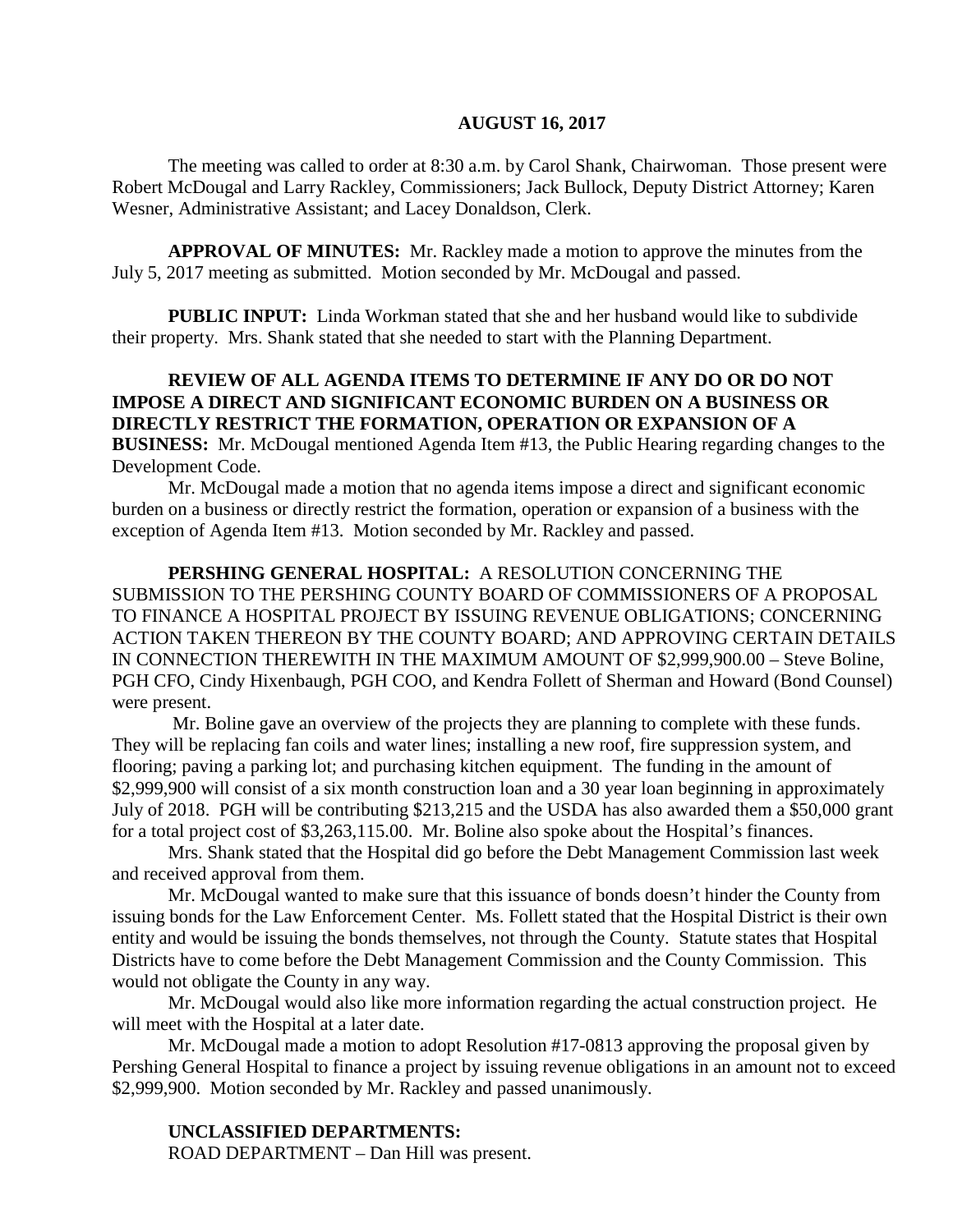Mr. Hill reported that the crew is still very busy. They put up speed limit signs on Wilkinson Way. They have been spraying weeds as time permits. Mr. Hill stated that they have been prepping Limerick Canyon Road to chip seal. Buffalo Ranch washed out again, so they fixed that. They will start chip sealing Limerick on Monday and will also do a portion of Old Victory Highway.

Mrs. Shank asked if Sheriff Allen had spoken to Mr. Hill about putting up barrier walls at the Rye Patch Truck Stop. Mr. Hill stated that he doesn't have the barrier walls or the man power to do it.

LANDFILL AND RECYCLING – Dan Hill and Mitch Nielsen were present.

Mr. Nielsen stated that they are working on some equipment issues.

*Request for approval for Mitch Nielsen to act as SWANA (Solid Waste Association of North America) IB Director:* Mr. Nielsen stated that he had been asked to serve on the Great Basin Chapter. He gave the Board a description of the IB Director's responsibilities. The meetings are usually 2-5 days. Mrs. Shank asked Mr. Hill if he had any concerns. Mr. Hill does not. Mr. Rackley asked who would fill in if Mr. Nielsen is gone for several days. Mr. Hill stated that if it was necessary, the Road Department would help. Mr. Nielsen also stated that when one person is working they have policies for safety, like staying out of the pit.

Mr. Rackley made a motion to approve Mitch Nielsen acting as SWANA IB Director. Motion seconded by Mr. McDougal and passed.

*Discussion and possible action on Grass Valley Transfer Site Improvement including but not limited to adding additional disposal ramps and bins, creating burn area for yard refuse such as tree limbs and weeds:* Mrs. Shank stated that the Commission and the Grass Valley Advisory Board have both received several complaints that the transfer site isn't large enough. She asked Mr. Nielsen if expanding the transfer site would be possible. Mr. Nielsen is concerned about the cost to expand the concrete and fencing. He is also concerned about the cost of the additional bins. Last year the cost as is already exceeded the money collected by the special assessment. Mr. Nielsen also stated that we are receiving a lot of trash from Humboldt County. Mr. Hill stated that having a burn pit in Grass Valley would be a huge burden for the Road Department. Mr. Hill is working on setting up a meeting with Hoss Disposal to try to rectify some of the issues. Mr. Rackley would like to find someone in Grass Valley willing to oversee the transfer station before additional funding is spent. Mr. Nielsen also agreed to attend the September Grass Valley Advisory Board meeting.

KC Kubichek from Desert Disposal stated that he would discourage a burn pit at the transfer station as there are alfalfa fields very close by. He also suggested building enclosures around the bins to keep the trash from blowing out.

Mr. Rackley stated that they had the recycling trailer at Frontier Days. They removed 12 bags of trash and only 2 bags of recycling, so they will not be providing it anymore.

BUILDINGS AND GROUNDS – John Handka was present.

Mr. Handka stated that new flooring and a new ADA toilet were installed in the downstairs bathroom of the Courthouse. They also had new flooring installed at the Juvenile Department. Mr. Handka stated that when they received the fountain for the Courthouse Park he believes a part was damaged during shipping. They replaced the part, but he thinks there is an issue with the basin. He is in contact with the Vendor.

Mr. Handka spoke about Frontier Days. He stated that, overall, it went pretty well and there was minimal damage. There was more vehicle traffic on the grass during setup and take down than in the past. The gazebo was put up in a rush at the request of the Board and then it wasn't used for anything. Mr. Handka also stated that he had a problem with vendors trying to set up before Thursday afternoon.

Mr. Handka stated that they replaced 7-8 sprinklers at McDougal Field, but every time he goes out there they have flagged more. Mr. McDougal stated that they can only do what they can do.

In regards to the trailer at Derby Fields, Mr. Handka spoke with Kent Mowry of A & H Insurance yesterday. They are still waiting on the roof report, but the adjuster feels the roofer can take care of all of it. Mrs. Shank stated that there is currently a double-wide available in the community. It wouldn't be very far to move it from its current location to the Airport.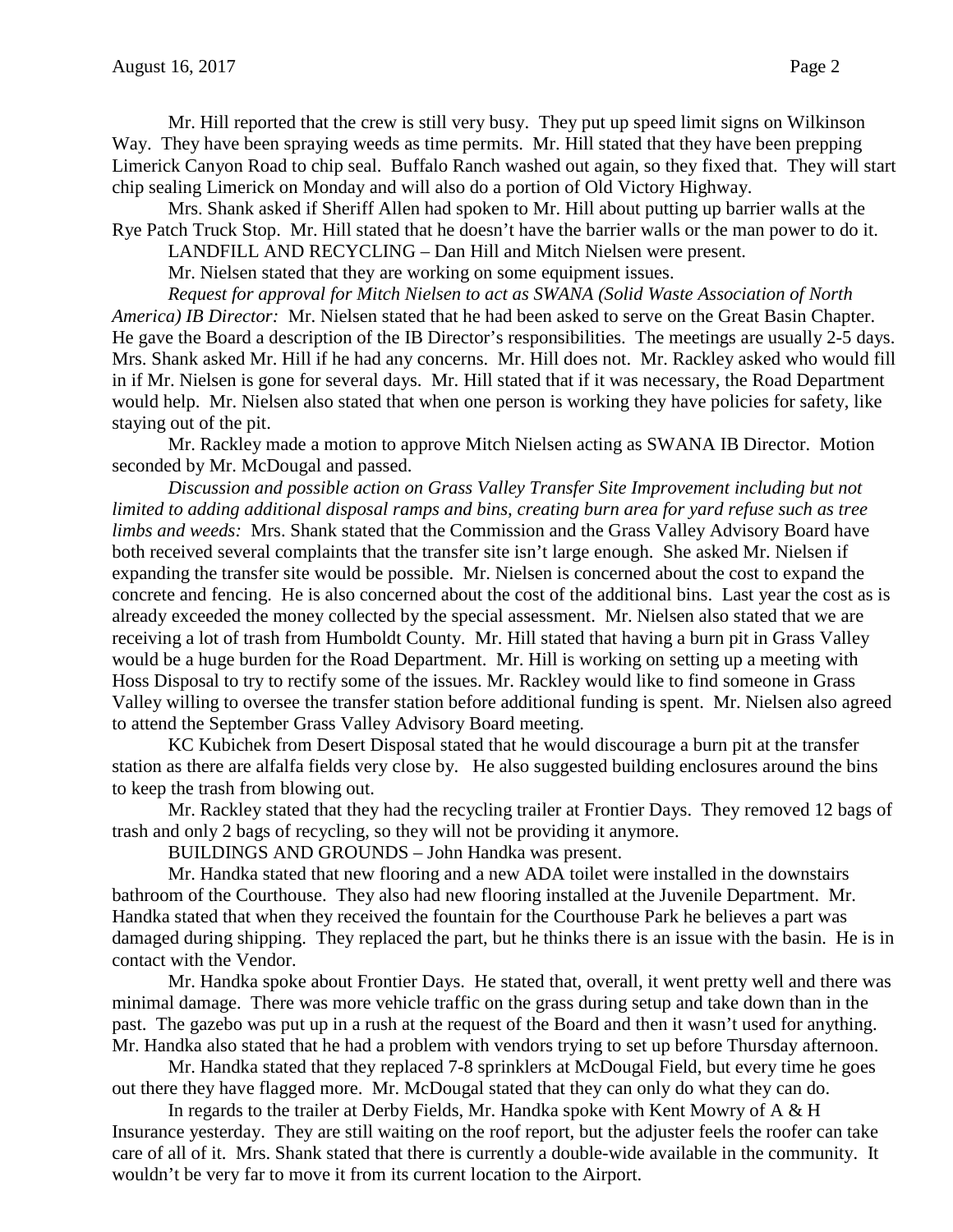Mr. Handka stated that he has the new doors for the Grass Valley Community Center, but hasn't had time to get out there.

**GRASS VALLEY ADVISORY BOARD:** Kim Klemish and Linda Workman were present. Ms. Klemish stated that the Community Center has a leak in the roof. They are short two board members. She also stated that Google Earth still has the old location listed as the Community Center. Mr. McDougal stated that they would have to try to contact Google to update the address. It was noted that their July and August meetings were cancelled.

**PUBLIC HEARING ON PROPOSED ORDINANCE NO. 329, AMENDING CHAPTER 316, TITLE 17, OF THE PERSHING COUNTY DEVELOPMENT CODE BY CHANGING PROVISIONS WITHIN THE FOLLOWING: 17.316.00, PURPOSE; 17.316.05, APPLICABILITY, CLARIFYING THE LAND USES DESIGNATED AS RESIDENTIAL GROUP HOME, LARGE RESIDENTIAL GROUP HOME AND GROUP CARE FACILITY SHALL BE SUBJECT TO THE SPECIAL USE REGULATIONS OF CHAPTER 316; 17.316.10, DEFINITIONS, RECONCILES A CONTRADICTION BETWEEN CHAPTER 316 AND CHAPTER 17.304.20 (E) BY EXPANDING THE DEFINITION OF GROUP CARE TO INCLUDE HALFWAY HOUSES AND TREATMENT FACILITIES FOR DRUG AND ALCOHOL ABUSERS:** Mrs. Shank asked for any public comment. There was none.

Mr. McDougal made a motion to adopt Ordinance No. 329 as presented. Motion seconded by Mr. Rackley and passed unanimously.

## **ELECTED DEPARTMENTS:**

KAREN STEPHENS, JUSTICE COURT – Judge Stephens stated that she is still waiting for one more quote so she can finish the remodel of the office. She also stated that she is still having an issue with the paint bubbling. Mr. Handka came in and explained that it is the paint bubbling, not a moisture issue. He also stated that he wasn't given sufficient time to prep the walls before painting. Mr. McDougal stated that when the other remodeling project is done that the prep work and repainting could be done as well. Judge Stephens is to coordinate the project with Mr. Handka.

Judge Stephens also mentioned that she spoke with Mr. Handka and her metal detector was thrown away without her knowledge. Sheriff Allen had told Mr. Handka to dispose of the two obsolete detectors that belonged to District Court. Mr. Handka stated that another employee told his crew to throw the third one away as well. Judge Stephens stated that the one belonging to Justice Court worked just fine and she doesn't think she should have to pay for a new one. An item will be placed on the next agenda to discuss purchasing a new one.

APPROVAL TO GO FORWARD WITH THE PURCHASE OF JAVS RECORDING SYSTEM (JUSTICE AV SOLUTIONS) IN THE AMOUNT OF \$27,064.38 – Judge Stephens gave the board the quote from JAVS. It doesn't look like the maintenance is included so Judge Stephens will call them.

Mr. McDougal made a motion to approve Judge Stephens going forward with the purchase of a JAVS Recording System in the amount of \$27,064.38. Motion seconded by Mr. Rackley and passed.

JERRY ALLEN, SHERIFF – Sheriff Allen stated that they currently have 14 inmates. They have written citations in Grass Valley for illegal dumping. They have also been doing speed enforcement on some of the roads they have received complaints about. Last week they started working on the internet change-over, but without an IT person it has been challenging.

Sheriff Allen would like to start the process to amend the Ordinance to add requirements for obtaining kennel permits.

*Update and approval of 2017 budget for Burning Man:* Sheriff Allen gave the Board his budget totaling \$185,000.00. The \$10,000 noted for radios was the payment to Burning Man for the radios we purchased from them. Sheriff Allen stated that he has already spent half of the \$10,000 listed for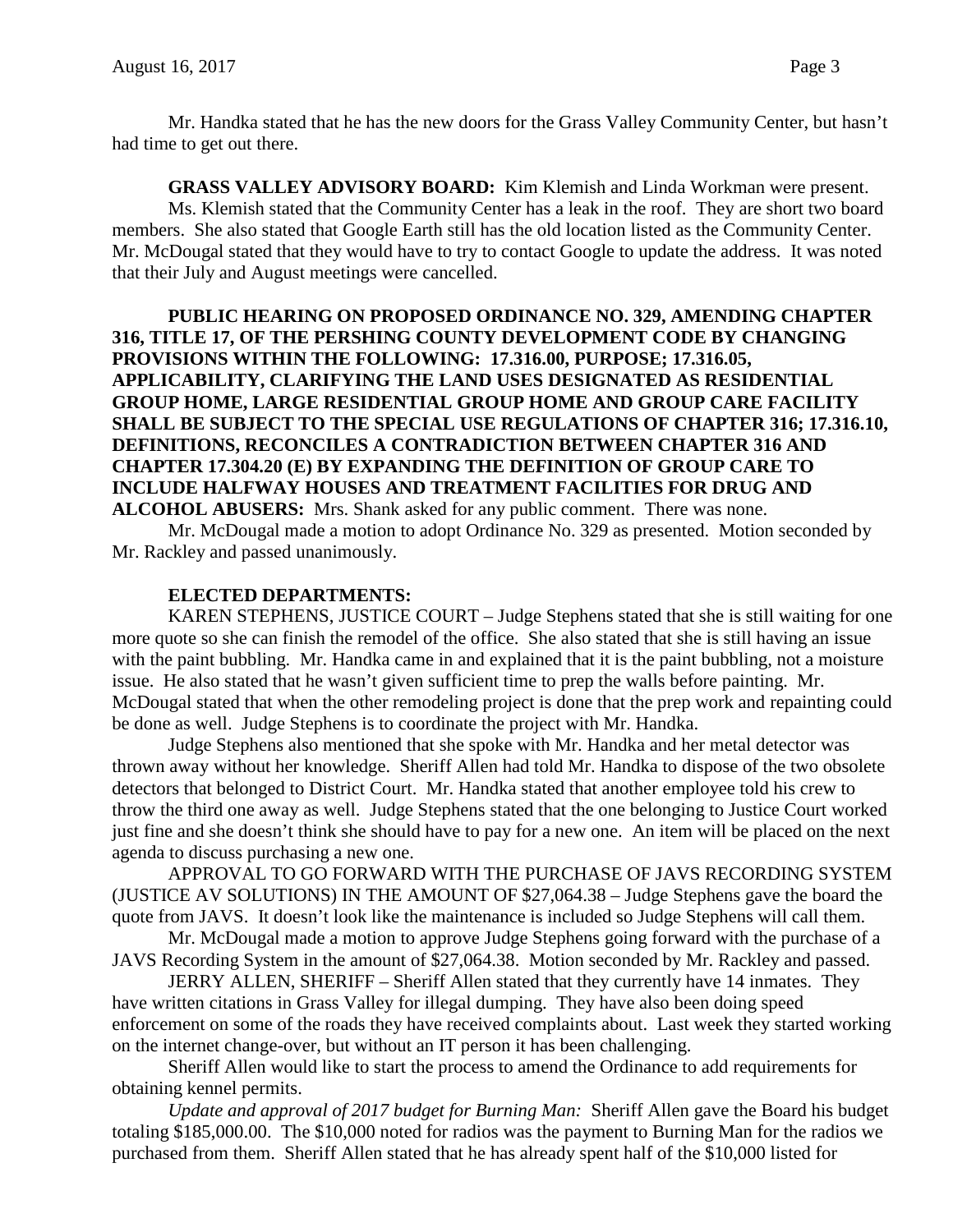supplies outfitting the radios. Sheriff Allen also stated that these radios were used during the Limerick Fire and for Search and Rescue.

Mr. McDougal made a motion to approve the 2017 Burning Man Budget for the Sheriff's Department as presented. Motion seconded by Mr. Rackley and passed.

*Approval to advertise/hire vacant deputy position:* The Sheriff's Department currently has three vacancies. Sheriff Allen stated that one position might be filled and a Reserve Deputy may be interested in one as well.

Mr. Rackley made a motion to approve the advertising and hiring to fill the vacant deputy positon. Motion seconded by Mr. McDougal and passed.

LAURI CERINI-JONES, ASSESSOR – Mrs. Cerini-Jones stated that they are appraising in Upper and Lower valleys. She has been cleaning up some old errors on maps. Karen Lerner is working on her classes through the Department of Taxation online and will be taking her next test on September  $21^{\rm st}$ .

APPROVAL TO COMBINE APN 001-201-11 (ADMIN BLDG), 001-201-12 (ARCHIVAL BLDG), AND 001-201-20 (PARKING LOT) IN ORDER TO CREATE ONE PARCEL – Mr. McDougal stated that it would make sense to combine the Admin Building and the Archival Building, but he would like the parking lot to stay separate.

Mr. McDougal made a motion to combine APN #001-201-11 and APN #001-201-12 into one parcel. Motion seconded by Mr. Rackley and passed.

LACEY DONALDSON, CLERK-TREASURER – Mrs. Donaldson stated that the Secretary of State's office has been speaking with their attorneys and the LCB (Legislative Counsel Bureau) regarding the best way to distribute the funding for voting equipment. When she has more information she will pass it on to the Board.

*Approval of corrections/changes to the Tax Roll:* Two roll adjustments were submitted as follows:

APN #001-161-12, Angelina Shaden, 110  $7<sup>th</sup>$  Street, Lovelock – Request to remove Landfill and TV Assessments as the house is vacant.

APN #008-110-15, Doug Powell, 4850 E. Frontage Road, Imlay – Request to remove Landfill Assessment as the property is vacant.

Mr. Rackley made a motion to approve the Real Roll adjustments for APN #001-161-12 and APN #008-110-15 as presented. Motion seconded by Mr. McDougal and passed.

**RYE PATCH FIRE DEPARTMENT:** Mr. Rackley spoke about the diesel tank. It is ready to be moved, but they are not sure where to locate it.

# **ELECTED DEPARTMENTS, CONT.D:**

RENE CHILDS, RECORDER-AUDITOR – *Approval of corrected Resolutions to augment the budget of the Pershing County Medical Indigent Fund #2 for FY 2016-2017 and the Pershing County Agriculture Extension Fund for FY 2016-2017:* Mrs. Childs stated that the Department of Taxation had requested some verbiage changes, but did not need the Resolutions resigned. District Attorney Shields requested that amended Resolutions be adopted.

Mr. McDougal made a motion to adopt Resolution #17-0814 to augment the budget of the Pershing County Medical Indigent Fund #2 and Resolution #17-0815 to augment the budget of Agriculture Extension Fund for FY 2016-2017. Motion seconded by Mr. Rackley and passed.

BRYCE SHIELDS, DISTRICT ATTORNEY – Mr. Bullock reported that the Code Enforcement Officer is on board and she is doing very well. She is in Grass Valley today.

**UPDATE ON PROGRESS OF SITE LOCATION, DESIGN, FUNDING, AMENITIES AND CONSTRUCTION OF POTENTIAL NEW LAW ENFORCEMENT CENTER; POSSIBLE BONDING OF PROJECT:** Mr. Rackley did some research on utilities on 9<sup>th</sup> Street. He and Sheriff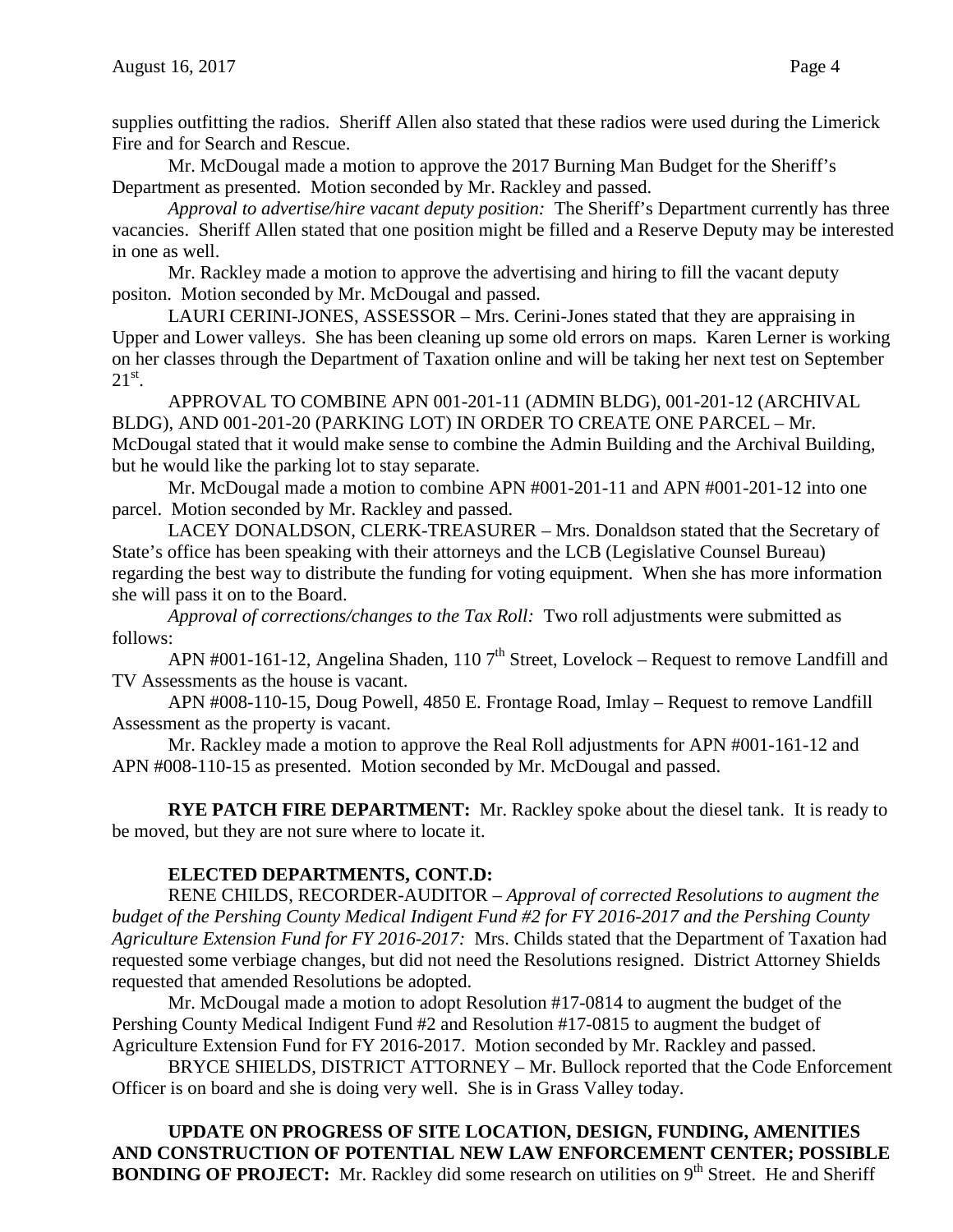Allen have made some changes to the plans. After Burning Man they will meet with Dispatch and some other employees for additional input. Mr. Rackley would also like to meet with Mrs. Childs and Mrs. Donaldson to discuss funding options. Mrs. Shank stated that Kendra Follett of Sherman and Howard could participate in that meeting as well.

**PROCLAMATIONS AND AWARDS:** There were no Proclamations or Awards considered.

**SALARY RESOLUTIONS:** R. TORRES, JUSTICE COURT – Mr. McDougal made a motion to approve the Salary Resolution for Rosario Torres, moving her from an Administrative Clerk I, Range 23, Step 1 to an Administrative Clerk II, Range 26, Step 1 effective September 6, 2017. Motion seconded by Mr. Rackley and passed.

**BOARD APPOINTMENTS / RESIGNATIONS / VACANCIES:** Letters were received from the City regarding recent appointments they have made.

GRASS VALLEY ADVISORY BOARD DECLARATION OF VACANCY – Mr. Rackley made a motion to declare Annette Stripe's seat on the Grass Valley Advisory Board vacant. Motion seconded by Mr. McDougal and passed.

**DISCUSSION REGARDING INCREASING THE COUNTY PER DIEM RATES AND MILEAGE FOR TRAVEL:** Mr. Rackley did discuss this with Mrs. Childs and he doesn't feel the increase results in a significant amount of money.

Mr. Rackley made a motion to adopt the GSA meals, mileage and per diem rates using the lowest tear for meals, effective September 1, 2017. Motion seconded by Mr. McDougal. Mrs. Shank opposed as she did not agree with the effective date. Motion carried

**CORRESPONDENCE:** There was no additional correspondence discussed.

**EP MINERALS, LLC:** EAGLE PICHER MINERALS, INC. CHANGED ITS LEGAL NAME TO EP MINERALS, LLC AND THE NEVADA DEPARTMENT OF TRANSPORTATION (NDOT) NOW WISHES TO RE-ISSUE THAT MULTI-USE LICENSE IN THE NAME OF EP MINERALS, LLC – REQUEST FOR APPROVAL OF FORM 899, MULTI-USE LICENSE LEASE UNDERLYING FEE OWNER AGREEMENT WITH ATTACHMENTS – Mr. McDougal made a motion to approve the Multi-Use License Underlying Fee Owner Agreement for EP Minerals, LLC as requested by NDOT. Motion seconded by Mr. Rackley and passed.

**VOUCHERS:** Mr. McDougal made a motion to approve the vouchers as submitted. Motion seconded by Mr. Rackley and passed.

**BLM, WINNEMUCCA DISTRICT:** Peggy McGurkian, Assistant Field Manager for the Humboldt River Field Office; Mike Toombs, Acting District Manager for BLM Winnemucca District; and Mathew Kubiak, Archeologist for Humboldt River Field Office were present.

Mr. Kubiak spoke about the Unionville Cemetery. He thanked Mrs. Shank for her help in getting the names and addresses of residents in Unionville. They will be sending out scoping letters within the next couple of weeks asking for feedback. They are very close to having the preliminary EA (Environmental Assessment) completed. The County will be contacted regarding the appraisal of the land.

The artwork being installed at the I-80 onramp and the kiosk being placed at the Museum were discussed. Mrs. Shank stated that she thought we were ready to go, but may still be waiting on a permit from NDOT (Nevada Department of Transportation). Ms. McGurkian stated that they would like to have an unveiling for Nevada Day possibly.